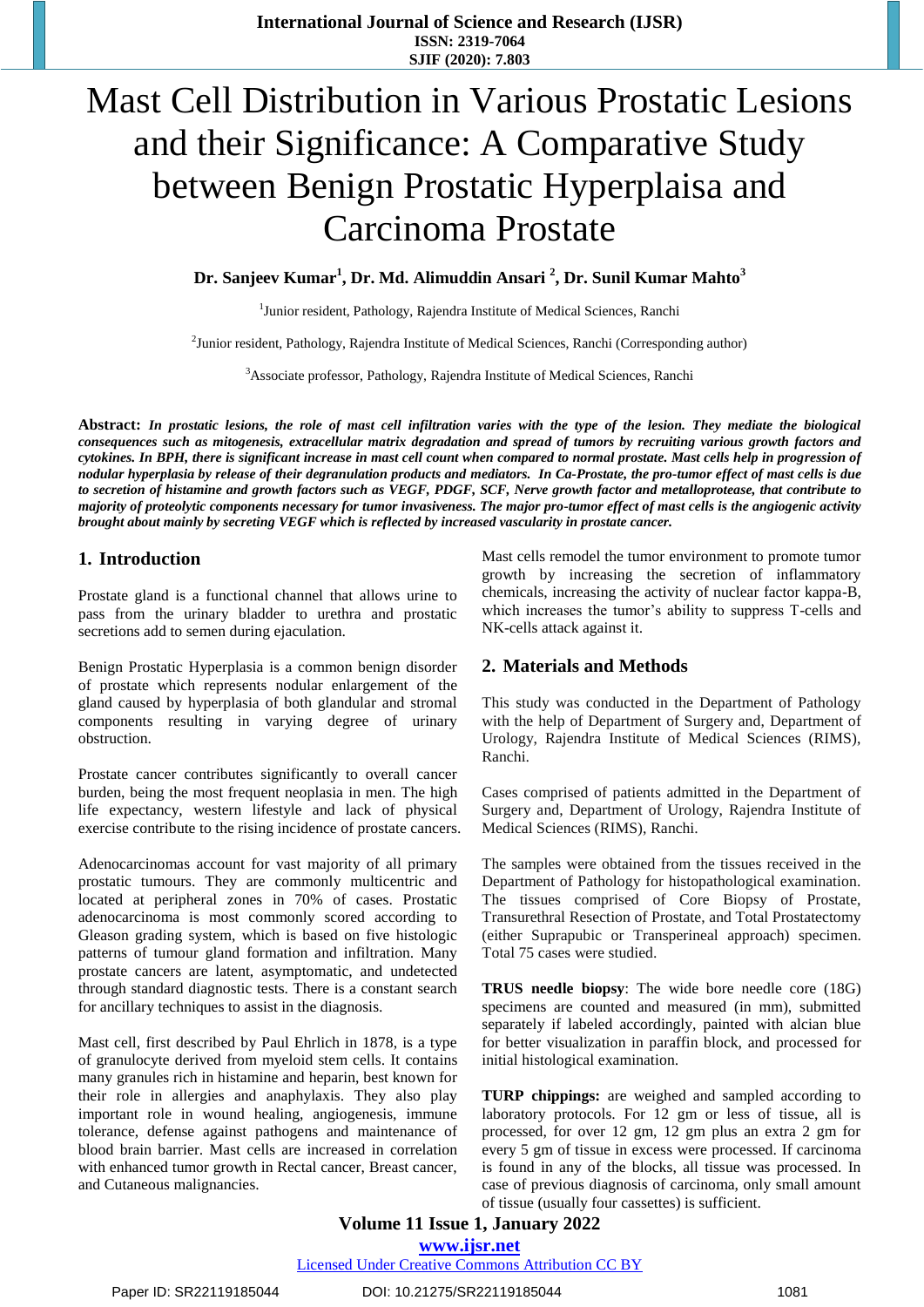#### **International Journal of Science and Research (IJSR) ISSN: 2319-7064 SJIF (2020): 7.803**

**Radical prostatectomy specimens:** The specimen was oriented using the seminal vesicles (situated in posterior aspect) and by placing a probe in the prostatic urethra. This allows identification of base superiorly and the more conical apex inferiorly.

Entire specimen was weighed, prostate was measured in three dimensions along with length of attached seminal vesicle and vasa deferentia.

Right, left, anterior, posterior, superior and inferior surfaces of the prostate were painted using six different colored inks.

The specimen was fixed in 10% formalin for 24-36 hrs.

Seminal vesicle and vasa deferentia were dissected and sectioned serially.

Shaved sections of proximal and distal margins were taken.

After removal of the margins, serial sections were taken in coronal plane at 3-4 mm intervalsfrom anterior to posterior. The slices were carefully examined maintaining the orientation with the help of colored inks.

Any tumor, if found, was described in terms ofsite (right/left, peripheral/central, anterior/posterior), size (in mm), appearance (soft/firm, pale/yellow/granular), edge (circumscribed/irregular), multifocality, extension beyond capsule/into seminal vesicles.

After proper dissection, each section was processed in tissue processor following standard processing protocols, followed by wax mounting and section cutting on microtome. Two slides from each block was taken.

Following deparaffinization, one slide from each block was stained with Hematoxilin & Eosin, while the other slide was stained with Toluidine blue.

The H&E stain shows following structures:

- $\bullet$  Nuclei blue, black
- Cytoplasm pink
- Muscle fibres deep red
- RBCs orange red
- Fibrin deep pink.

Toluidine blue stains mast cells violet/red purple while the background appears blue.

Following proper mounting, each H&E stained slide was observed under microscope for their histological appearance and the number of mast cells count per  $mm<sup>2</sup>$ in respective toluidine blue stained slides.

## **3. Discussion**

In our study, we tried to find the role of mast cell infiltration in the prostate hyperplasia and prostate cancer and its associations with prognostic factors, such as Gleason score and serum PSA levels. The presence of "mast cell" in tumor tissue was first reported by Ehrlich in the year 1878.5 Mast cells are diverse in their functions. They play an important

role in IgE-mediated disorders, act as immune-regulatory mediators, and take part in biological consequences such as mitogenesis, extracellular matrix degradation, and spread of tumors by recruiting various growth factors and cytokines.5

The tumor microenvironment consists of reactive stromal mixture of fibroblasts, endothelial cells, myofibroblasts, mast cells, and other immune cells. The mast cells being one of the stromal cells are attracted to tumor site by chemoattractants such as stem cell factor (SCF), tumor-derived peptides, chemotactic activity elicited by RANTES or monocyte chemoattractant protein-1 and get activated and secrete molecules that act as growth factors aiding tumor growth, angiogenesis, and metastasis.6

Mast cells "remodel" the tumor microenvironment so as to promote tumor growth by increasing the secretion of inflammatory chemicals, thereby increasing the activity of nuclear factor-kappa B which increases the tumor's ability to suppress T-cell and natural killer cell attacks against it.1 The growth and progression of adenocarcinoma depend on the activation of the stromal microenvironment.

In this study, we found significant increase in mast cell count in benign prostate hyperplasia with mean of 37.05/mm<sup>2</sup> , when compared to normal prostate mast cell count. Few studies have hypothesized the role of chronic inflammation, consisting of lymphocytes, plasma cells, macrophages, and mast cells as emerging factors in the development and progression of nodular hyperplasia<sup>6</sup>. Mast cells help in the progression of nodular hyperplasia by the release of their degranulated products and mediators. Our findings was supported by observations made by Stawerski *et al.* who also found mean of 72.82 cells/mm<sup>2</sup> mast cells in prostatic hyperplasia.3

The pro-tumor effects of mast cell is due to the secretion of histamine and growth factors such as vascular endothelial growth factors (VEGF), platelet-derived growth factor, SCF, nerve growth factor, and metalloproteases that contribute to the majority of proteolytic components necessary for tumor invasiveness. The major pro-tumor effect of mast cell is the angiogenic activity brought about mainly by secreting VEGF, which is reflected by increased microvessel density in prostate cancer.6

The anti-tumor effect of mast cell is due to their degranulated products such as heparin which decreases the size and number of the tumor cells lying in proximity to the fibroblasts and tryptase which causes tumor cell disruption.

In our study, we found significant increase in number of mast cell count in prostate adenocarcinoma with mean count of 92.20 cells/ $mm<sup>2</sup>$ . The infiltration was concentrated in the peritumoral region (mean count  $82.56$  cells/mm<sup>2</sup>) than the intratumoral region (mean cell count  $9.64$  cells/mm<sup>2</sup>) which supports the fact that there is increased activity and secretion of mast cell degranulated products at the peritumoral fronts which help in the progression of cancers. These findings were in agreement with the findings of Nonomura *et al*. (mean mast cell count was 16 cells/mm <sup>2</sup> ) and Globa *et al*. (mean  $29$  cells/mm<sup>2</sup>) who also described increased mast cells in the peritumoral fronts of prostate cancers. In a study

# **Volume 11 Issue 1, January 2022 www.ijsr.net**

#### Licensed Under Creative Commons Attribution CC BY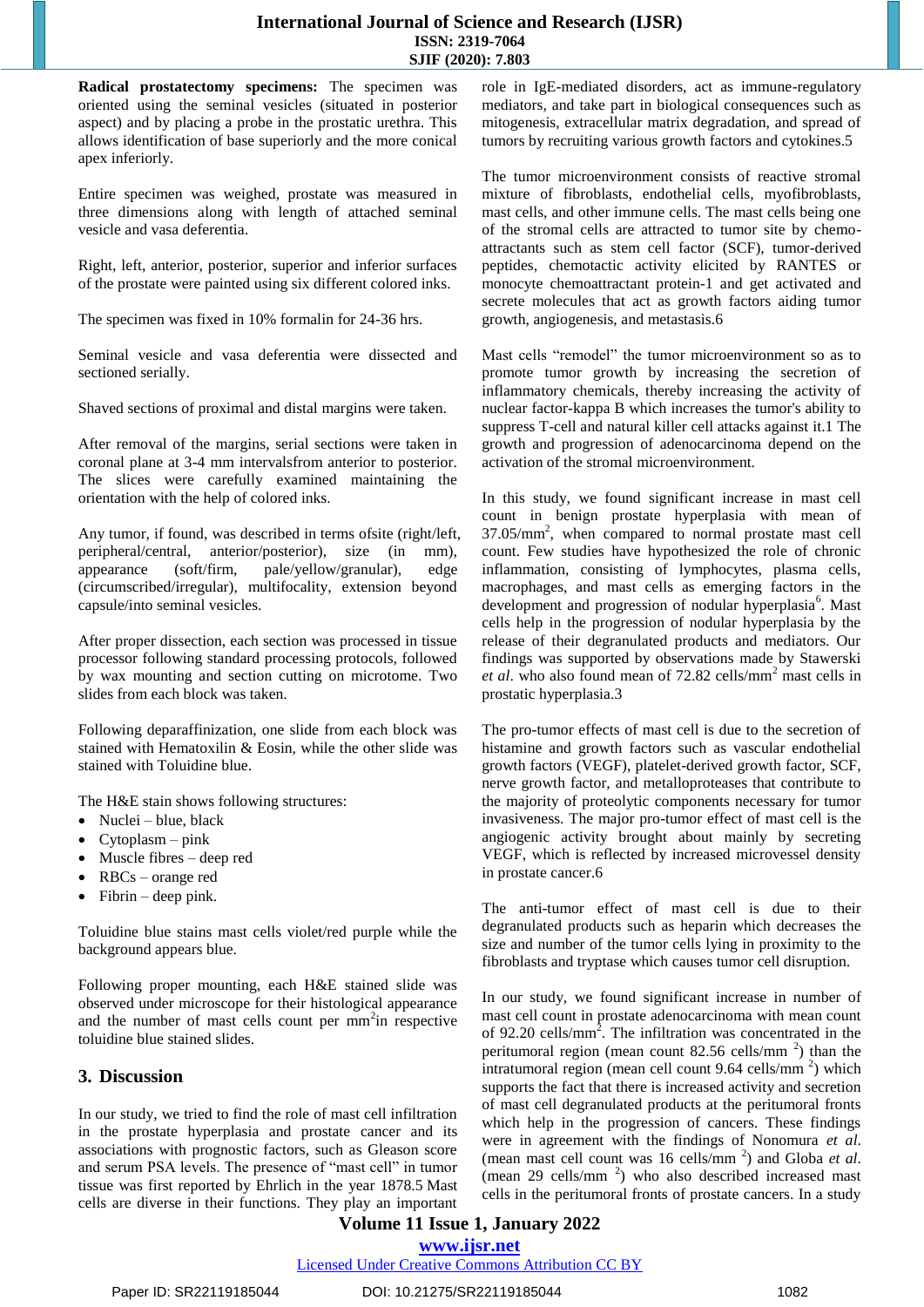## **International Journal of Science and Research (IJSR) ISSN: 2319-7064 SJIF (2020): 7.803**

done by Stawerski *et al*., they also found significant high number of mast cells in prostate adenocarcinomas (mean  $123.73 \pm 82.32$  cells/mm<sup>2</sup>).

Johansson *et al*. observed a difference in the functionality of mast cells present in the intratumoral region from the peritumoural region. They stated that the mast cells, located within the tumor, inhibited angiogenesis, while peritumoural mast cells promoted it, stimulating tumor growth. Johansson's observations corresponded to the dual role of mast cell in tumorigenesis. His findings correlated with patients' clinical outcomes and treatment responses. Similar observations were reported by Dyduch *et al*. We also correlated mast cell count with prognostic factors of prostate cancer such as Gleason score and PSA levels. The mast cell count and Gleason score correlations were statistical significance, (*P*: Grade I-0.043, Grade II-0.002; Grade III-0.012) indicating higher the grade, higher the number of mast cell infiltration. They also showed positive correlations with PSA levels but did not reach statistical significance (*P* = 0.123). Similarly, Stawerski *et al*. observed significant positive correlations between the mean number of tryptasepositive cells and Gleason score, as well as between microvessel density and Gleason score. They also observed positive correlations between the number of mast cells and PSA levels and between microvessel densities and PSA levels, but they did not reach statistical significance. They concluded with the assumption that mast cell has a promoter function in prostate cancer development, and no evidence was found for their opposite. This was in agreement with the findings observed in our study.

# **4. Conclusion**

Mast cells are granulocytic immune cells best known for their role in allergy and anaphylaxis, with important functions in innate immunity against bacteria, viruses, and parasites. Since their first description in the late 19th century, mast cells were found aggregated around and within many types of solid cancers, but only in recent years the multiple functions operated by Mast cells in fostering angiogenesis, tissue remodeling, and immunomodulation in human and murine cancer have emerged.

Mast cells may exert pro-or antitumoral roles, depending on tumor type, on microenvironmental signals, and on neighboring interacting cells. It has been demonstrated that the infiltration of Mast cells at the tumor site can enhance tumorigenesis, although these findings are still debated.

Tumor-infiltrating Mast cells express multiple proinflammatory factors and increase IL-17 expression in tumor. Additionally, it is believed that Mast cells may impact upon the growth of tumors by multiple mechanisms, including angiogenesis<sup>129</sup>. Several studies have demonstrated that early angiogenic activity is dependent upon Mast cells and is an essential part of neoplastic development, with Mast cells mediating this activity by releasing heparin, VEGF, and IL-8.

The study of the role of Mast cells in prostate tumorigenesis is complicated by the multifocality of the prostate cancer, in which several tumor foci with different molecular and proliferative characteristics may appear and coevolve within the same organ. A fundamental question remains whether and how mast cells contribute to the development of immune privilege within the tumor microenvironment. It is now indubitable that a major point linking Mast cells to cancer is the capacity of these cells to synthesize and release potent angiogenic cytokines. It has also demonstrated that not only Mast cells stimulate tumor angiogenesis but also they promote lymphangiogenesis in different solid tumors. Ma et al. demonstrated that both tumor cells and pancreatic stromal cells (PSCs) stimulated Mast cell activation.

Conversely, Mast cell-derived interleukin-(IL-) 13 and tryptase stimulated PSCs proliferation. In prostate cancer, Mast cells have been recently indicated as novel independent prognostic markers, although previous studies on prostatic biopsies associated high MC densities with favorable tumor characteristics and good prognosis. An explanation for these appearing to be a discrepant finding remains the observation that prostate cancer is a multifocal and heterogeneous disease. It has been ascertained that innate and adaptive immune cells commonly infiltrate solid tumors. Inflammation plays a major role in tumor progression. Overlooked in many studies of tumor inflammation, Mast cells are found in most tumor types.

Considering their ability to secrete a wide variety of effector molecules, it is likely that Mast cells play an important role in many tumors, including prostate cancer. Some studies have shown that Mast cells are important proangiogenic effectors and inducers of the tumoral growth. Mast cells are, however, also known to be able to secrete a variety of molecules with antitumor effects. It has been suggested that the use of MC depletion/modulation therapies must be tailored toward each specific tumor. $1^{08}$ .

The term "biomarker" in oncological sciences refers to a large range of markers, including biochemical markers, cellular markers, cytokine markers, genetic markers, physiological results, radiological measurements, physical signs, and pathological assessment.

It has intuitive appeal to hypothesize that biomarkers with prognostic and/or predictive value are those intimately connected to the pathogenesis of human cancer. These include biomarker division into diagnostic (screening) biomarkers for early detection, prognostic biomarkers for estimation of disease outcome, predictive biomarkers for adjuvant treatment stratification, and surveillance biomarkers for monitoring progression disease and treatment  $response<sup>134</sup>$ .

Several proteins and genetic markers have been described in an attempt to refine prognostic information and predict the benefit derived from systemic treatment. The infiltrated host immune cell classification combined with some other biomarkers may have a prognostic value for tumor invasion and metastasis.

Further studies of MC function in different tumor types and subtypes should help us develop effective antitumor strategies utilizing manipulation of the number and function of mast cells

**Volume 11 Issue 1, January 2022 www.ijsr.net** Licensed Under Creative Commons Attribution CC BY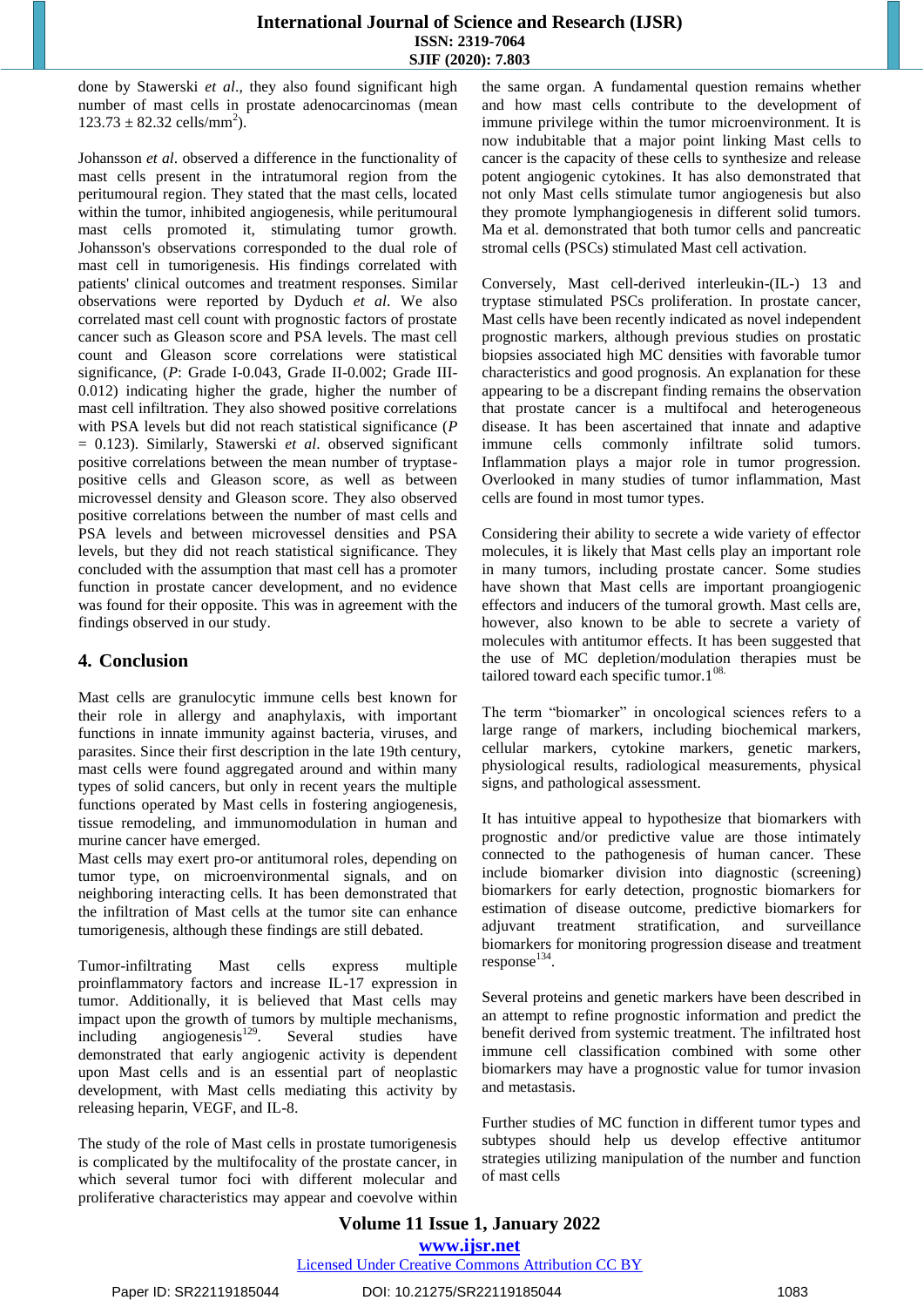### **International Journal of Science and Research (IJSR) ISSN: 2319-7064 SJIF (2020): 7.803**



**Normal histology of prostate 40x H&E stain**



**Benign prostatic hyperplasia (H&E, 20x)**



**Periglandular infiltration of mast cells in BPH (toluidine blue, 40x)**



**Mast cell infiltration in adenocarcinoma prostate (toluidine blue, 40x)**

# **Volume 11 Issue 1, January 2022 www.ijsr.net** Licensed Under Creative Commons Attribution CC BY